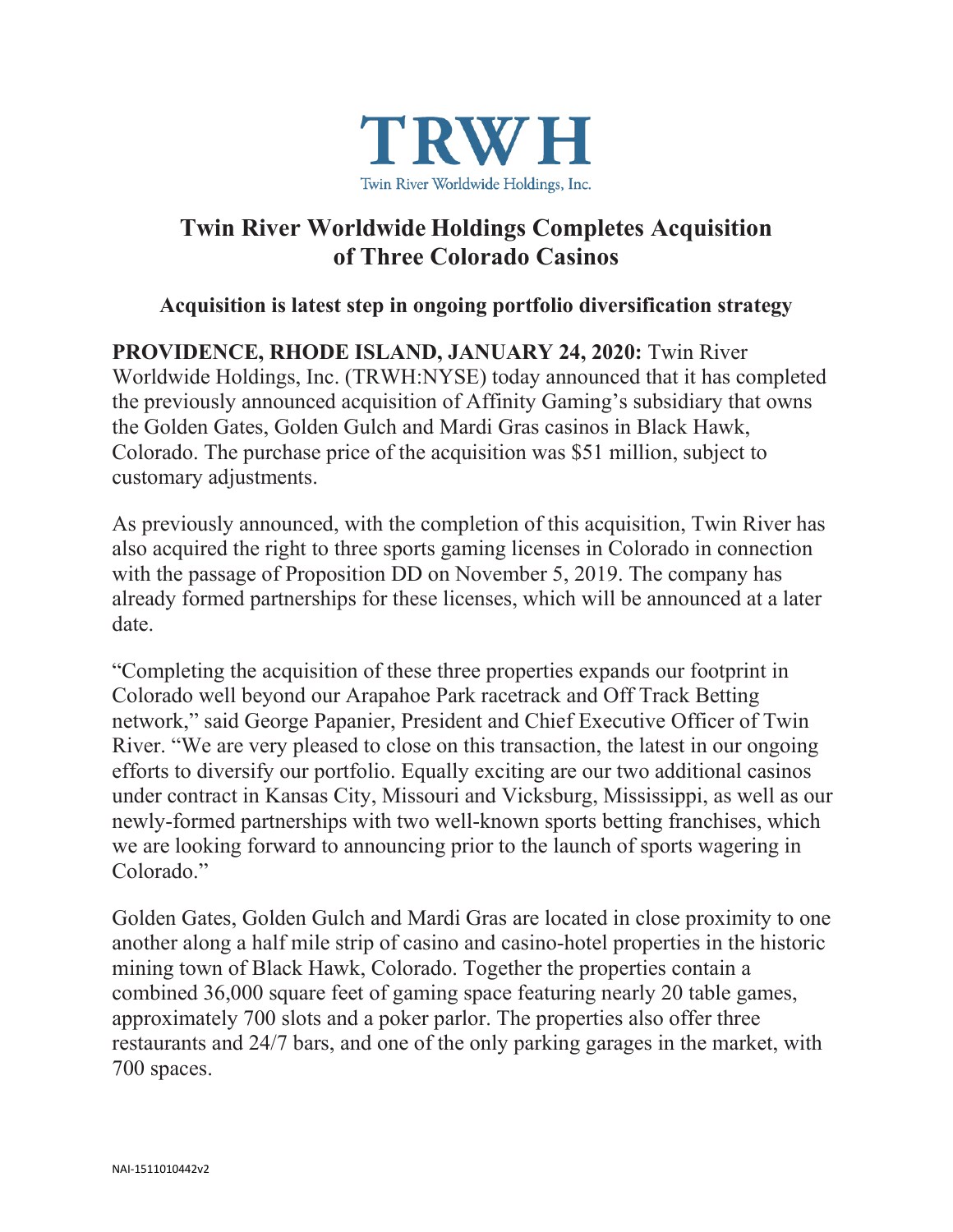Golden Gates, Golden Gulch and Mardi Gras casinos will join Twin River's growing portfolio, consisting of two casinos in Rhode Island, one in Mississippi, and one in Delaware, as well as their Colorado horse racetrack that has 13 authorized OTB licenses. Properties include Twin River Casino Hotel (Lincoln, RI), Tiverton Casino Hotel (Tiverton, RI), Hard Rock Hotel & Casino (Biloxi, MS), Dover Downs Hotel & Casino (Dover, DE) and Arapahoe Park racetrack (Aurora, CO).

Papanier states "We are excited to move forward with these new acquisitions and continue to make progress towards closing other previously announced purchases as we execute on our long-term growth strategy for the company and its shareholders."

#### **About Twin River Worldwide Holdings, Inc.**

Twin River Worldwide Holdings, Inc. owns and manages seven casinos, two casinos in Rhode Island, one in Mississippi, one in Delaware, and three casinos as well as a horse racetrack that has 13 authorized OTB licenses in Colorado. Properties include Twin River Casino Hotel (Lincoln, RI), Tiverton Casino Hotel (Tiverton, RI), Hard Rock Hotel & Casino (Biloxi, MS), Dover Downs Hotel & Casino (Dover, DE), Golden Gates Casino (Black Hawk, CO), Golden Gulch Casino (Black Hawk, CO), Mardi Gras Casino (Black Hawk, CO) and Arapahoe Park racetrack (Aurora, CO). Its casinos range in size from 695 slots and 17 table games combined for Colorado facilities to properties with over 4,100 slots, 125 table games and 48 stadium gaming positions, along with hotel and resort amenities. Its shares are traded on the New York Stock Exchange under the ticker symbol "TRWH."

### **Investor Contact**

Steve H. Capp Executive Vice President and Chief Financial Officer 401-475-8564 [InvestorRelations@twinriver.com](mailto:InvestorRelations@twinriver.com)

**Media Contact** Liz Cohen / Connor Moriarty Kekst CNC 212-521-4800 [liz.cohen@kekstcnc.com](mailto:patti.doyle@gmail.com) / connor.moriarty@kekstcnc.com